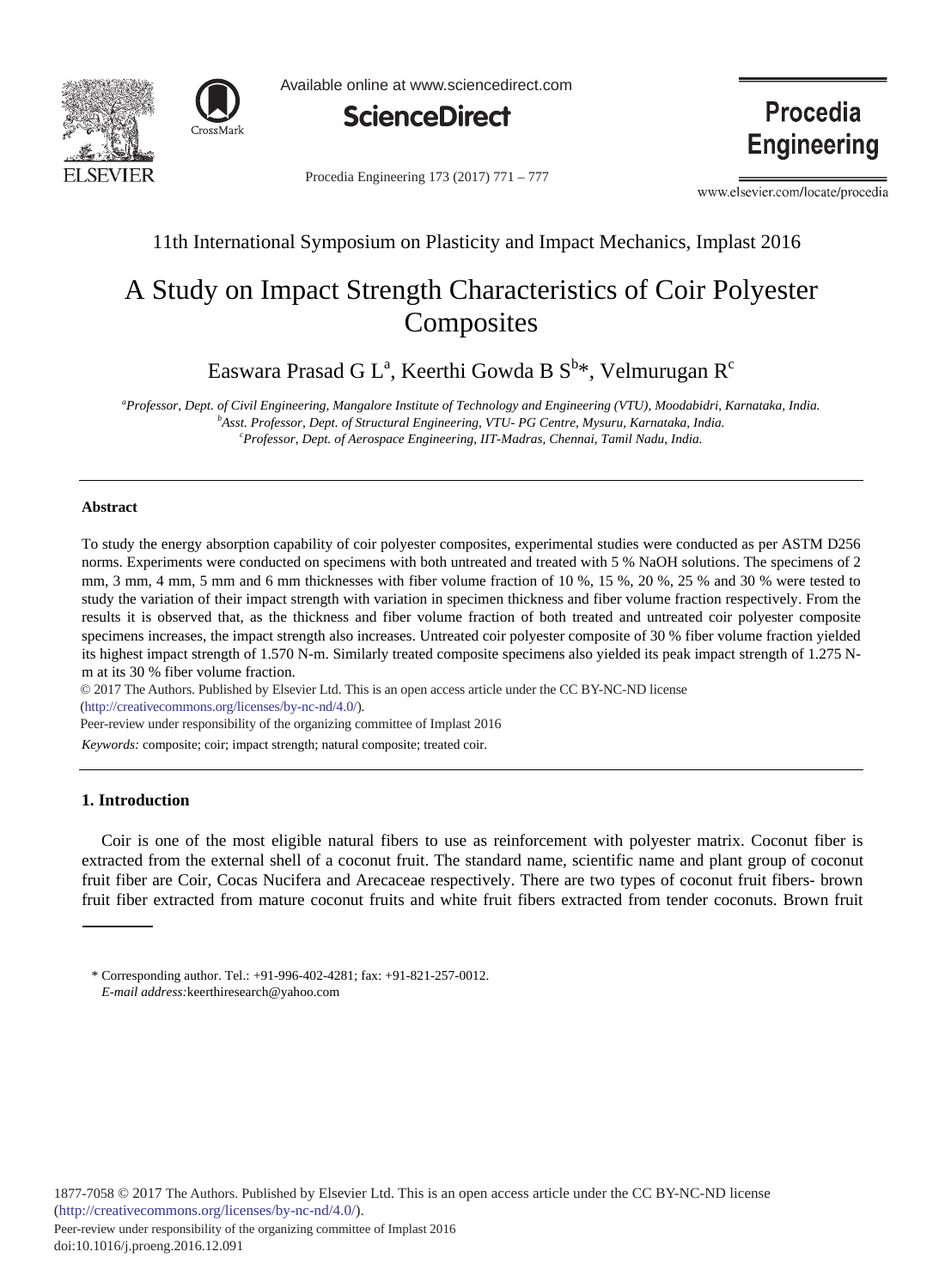fibers are thick, strong and have high abrasion resistance. White fibers are smoother and finer, but also weaker. Coconut fibers are commercially available in three forms, namely bristle, mattress and decorticated. Brown fruit fibers are ones most commonly used in engineering applications. It is abundantly available in India. Usage of coir in the production of natural fiber reinforced composites increased its commercial value, which is agriculture by products. Because of its curved structure, it is very difficult to orient the fibers in desired directions during composite casting. It is highly desirable to fabricate randomly oriented fiber reinforced composites using coir fibers. Matured coir fiber reinforced polymer matrix composites are used for many engineering applications like automobile industries; construction purposes; aeronautical engineering etc. Handling of coir fibers is easier than synthetic fibers because, these are non toxic, light in weight, eco friendly and low cost. Coir/coconut fibers are obtained from outer shell of matured coconut fruits. Conventionally these fibers are used to manufacture ropes, mats and decorative items. Now a day's many researchers tried to explore the mechanical behavior of coir reinforced composite materials. Amongst Bujang et al [1] presented their observations that dynamic characteristics (such as natural frequency) of the coir-polyester composites are complected with its mechanical properties and it can be forecasted by analyzing its mechanical properties. Ali [2] reported that coconut fibers are most ductile and energy absorbent material. Zaman et al [3] reported that mechanical properties of coir fiber reinforced composites have a strong association with their dynamic characteristics. Sathiyamurthy et al [4] have reported in their study that Artificial Neural Network (ANN) models can be effectively utilized for prediction of mechanical properties of inorganic filler embedded coir polyester composites. Rajamuneeswaran et al [5] have reported that impact strength of coir reinforced polyester composites can be enhanced by the intrusion of crab carapace as filler material. Khan and Joshi [6] have reported in their study that mechanical and morphological properties of coir fibers can be improved by treating them with ferric nitrate and ammonium chloride. Ganesh et al [7] have reported in their study that strength to withstand the impact load of coir-vinyl ester composites can be enhanced by the intrusion of termite mound particulate as filler materials. Anyakera [8] has reported that coconut palm frond fibers are of competent alternatives to replace synthetic fibers as reinforcement in polyester matrix, which can be used for the application of building constructions, and also he concluded that surface treatment to coconut frond fibers improves the mechanical properties of composites.

Additionally, Tran et al [9] have reported that interfacial adhesion of untreated coir fibers with polypropylene matrix shows hydrophobic properties with a low polar fraction of the surface energy. But 5 % alkali treated coir exhibits higher surface energy with an increased polar fraction. As a conclusion they reported that agreement between wetting analysis and composite interface mechanical tests are good. Ahad et al [10] have depicted in their study that both banana fibers and coconut husk (it is the outer roughest part of the coconut which is fibrous in nature) improves their surface roughness by alkaline (NaOH) treatment. They reported that improved surface roughness in turn increases the mechanical properties of composites. Prasad et al [11-14] showed that ANN is one of the adoptable predicting tools to prognosticate the properties of coir fibers reinforced composites. It minimizes the difficulties like experimental work which demands high initial investment and manpower and time. Gowda et al [15] reported the probabilistic behavior of tensile properties of coir fiber reinforced polymer matrix composites. They concluded that, by deriving the ranges of tensile strength of coir polyester composites, it will be helpful to fabricate the coir polyester composites of desired thickness and fiber volume fractions based on required tensile strength.

From the survey of literatures, observations can be made that, the less work was been conducted and reported in the field of comparative study of impact properties of chemically treated and untreated coir fiber reinforced polyester matrix composites. Hence in the present study analysis of impact properties of raw (untreated) coir and 5 % NaOH treated coir fibers reinforced polyester matrix composites are conducted.

### **2. Materials and methods**

In the present study unsaturated polyester resin of density 1.14 g/cc is used as matrix material. Polyester resins are unsaturated synthetic resins formed by the reaction of dibasic organic acids and polyhydric alcohols. Maleic Anhydride is a commonly used raw material with diacid functionality. Unsaturated polyesters are condensation polymers formed by the reaction of polyols (also known as polyhydric alcohols), organic compounds with multiple alcohol or hydroxy functional groups, with saturated or unsaturated dibasic acids. Cobalt napthanate and methyl ethyl ketone peroxide are used as curing agent and catalyst to prepare the matrix solution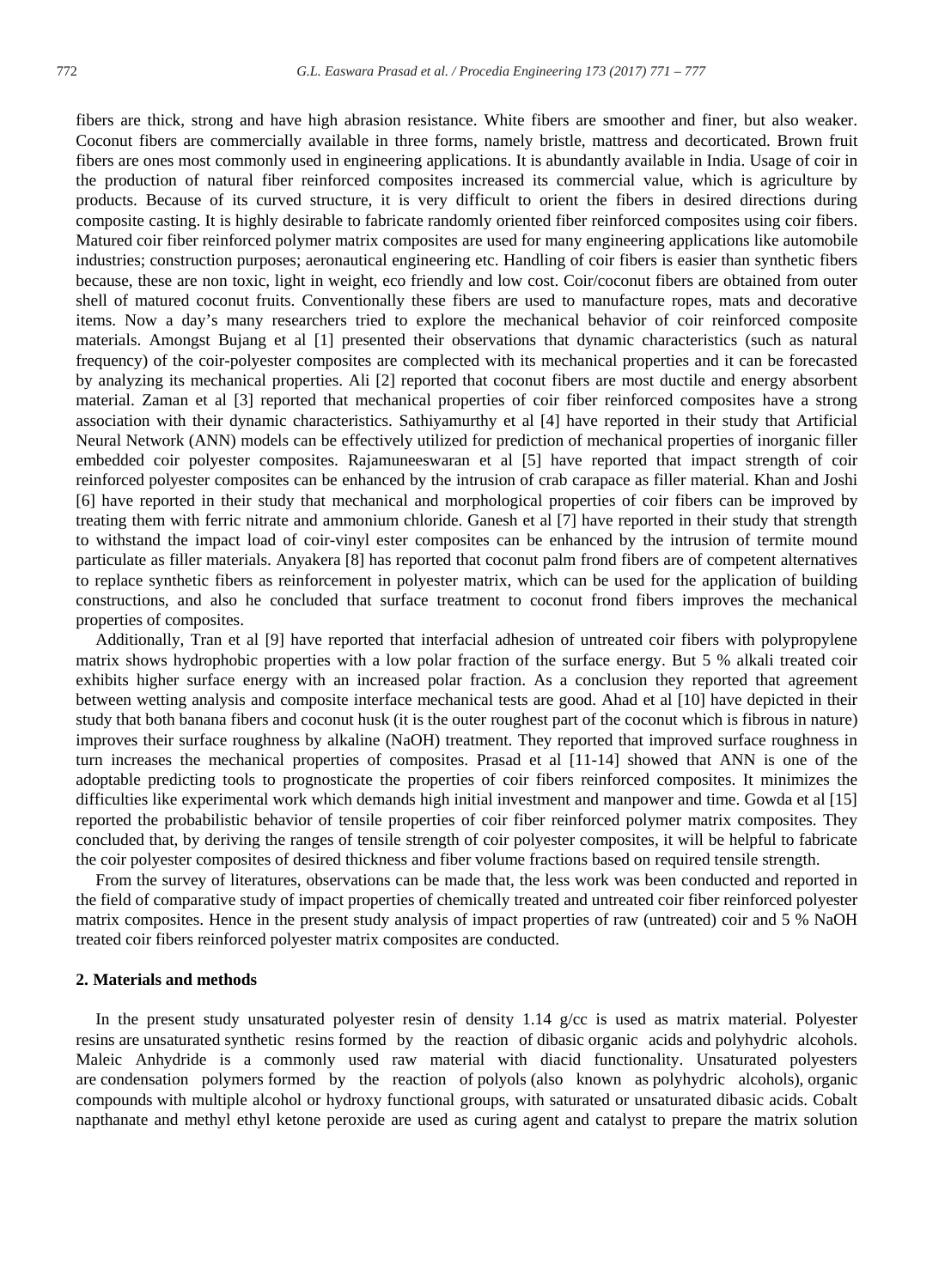respectively. The resin, curing agent (hardener) and catalyst are mixed in the ratio of 100:1:1 respectively to prepare the matrix solution. Hot compression moulding machine is used to fabricate the sample specimens of thickness 2 mm, 3 mm, 4 mm, 5 mm and 6 mm respectively. Each of these thicknesses were fabricated with 10 %, 15 %, 20 %, 25 % and 30 % fiber volume fractions individually.

10 mm length short coir fibers of density 1.14 g/cc were used to fabricate both raw and 5 % NaOH treated coir fiber reinforced polyester composites. These fibers were soaked in the 5 % NaOH solution for 24 hours time duration and cleaned well by the running water. So, chemically treated coir fibers were dried for 48 hours time span in hot sun before using to cast the treated coir fiber reinforced polyester matrix composites. All the specimens were fabricated in the room temperature (24o – 28o C). Temperature of both base plates of hot compression moulding machine were maintained for 85o C during the fabrication process. Digital temperature indicator was adopted to record the temperature of hot compression moulding machine. Care has been taken to uniformly distribute the desired quantities of fibers within the spacers frame and to achieve the coveted thickness of composite panels during fabrication.

ASTM standard D256 norms are adopted to study the impact strength of both types of composites (raw and 5 % NaOH treated coir polyester composites). The sizes of testing specimens are considered as 65 mm x 13 mm x 't', where 't' is the thickness of specimens varied from 2 mm to 6 mm. Totally 50 numbers of samples are tested to analyze the impact strength behavior of coir polyester composites.

#### **3. Results and discussions**

Table 1 shows the impact strength of untreated coir polyester composite materials. Figure 1 shows the variation of impact strength of the untreated coir polyester composite materials with their fiber volume fractions. All the tests are conducted according to ASTM D256. Here, the indented (notched) specimens are kept in cantilever position and the pendulum swings around to break the specimen. The impact energy (N-m) is obtained from the dial gauge that fitted on the machine. The specimen measurement is 65 mm x 12.7 mm. Figure 1 reveals that impact strengths of each polyester composite materials increase with increase in their thickness and fiber volume fraction (up to 30 %). From the results of impact strength properties of untreated coir polyester composite, it is observed that, impact strength viably relies on the fiber content and fiber-matrix bondage. The specimens of 2 mm, 3 mm, 4 mm, 5 mm and 6 mm thick untreated coir polyester composite have shown their highest impact strength as 0.736 N-m, 0.956 N-m, 1.030 N-m, 1.079 N-m, and 1.570 N-m respectively. Table 2 shows the impact strength values of treated coir polyester composites. Figure 2 shows the variation of impact strength with fiber volume fraction of treated coir polyester composites. Here all the specimens are showing the increase of impact strength as there is an increase in both fiber volume fraction and thickness. 2 mm, 3 mm, 4 mm, 5 mm and 6 mm thick specimens of 30 % fiber volume fraction recorded their highest impact strength as 0.809 N-m, 0.966 N-m, 1.006 N-m, 1.079 N-m and 1.275 N-m respectively.

From the data shown in of tables 1 and 2 it is clear that, 4 mm and 5 mm thick specimens displayed the routine behavior that is, impact strength of treated coir polyester composite is higher than untreated specimens, yet 2 mm, 3 mm and 6 mm thick specimens demonstrated a very different behavior with their fiber volume fraction. That is, impact strength of 5 % NaOH, 24 hours treated coir polyester composite is less than untreated coir-polyester composites. From the literature survey, treated natural fiber reinforced composite specimens generally shows high mechanical properties when compared with untreated specimens (refer [8, 9, 10, 16, 17]). Yet, according to literatures [18] and [19], it is also clear that as the concentration and time span of alkaline (NaOH) treatment for natural fibers (like jute, coir, sisal and so on) increases, impact strength reduces. However literature [19] especially specifies that fiber length is specifically relative with the impact strength of composites. That implies as the fiber length of composites increases, impact strength increases. So determination of optimum alkaline treatment method (process) and the fiber length of natural fibers reinforced composites to upgrade the mechanical properties like tensile strength, flexure strength and impact strength is another thirst zone.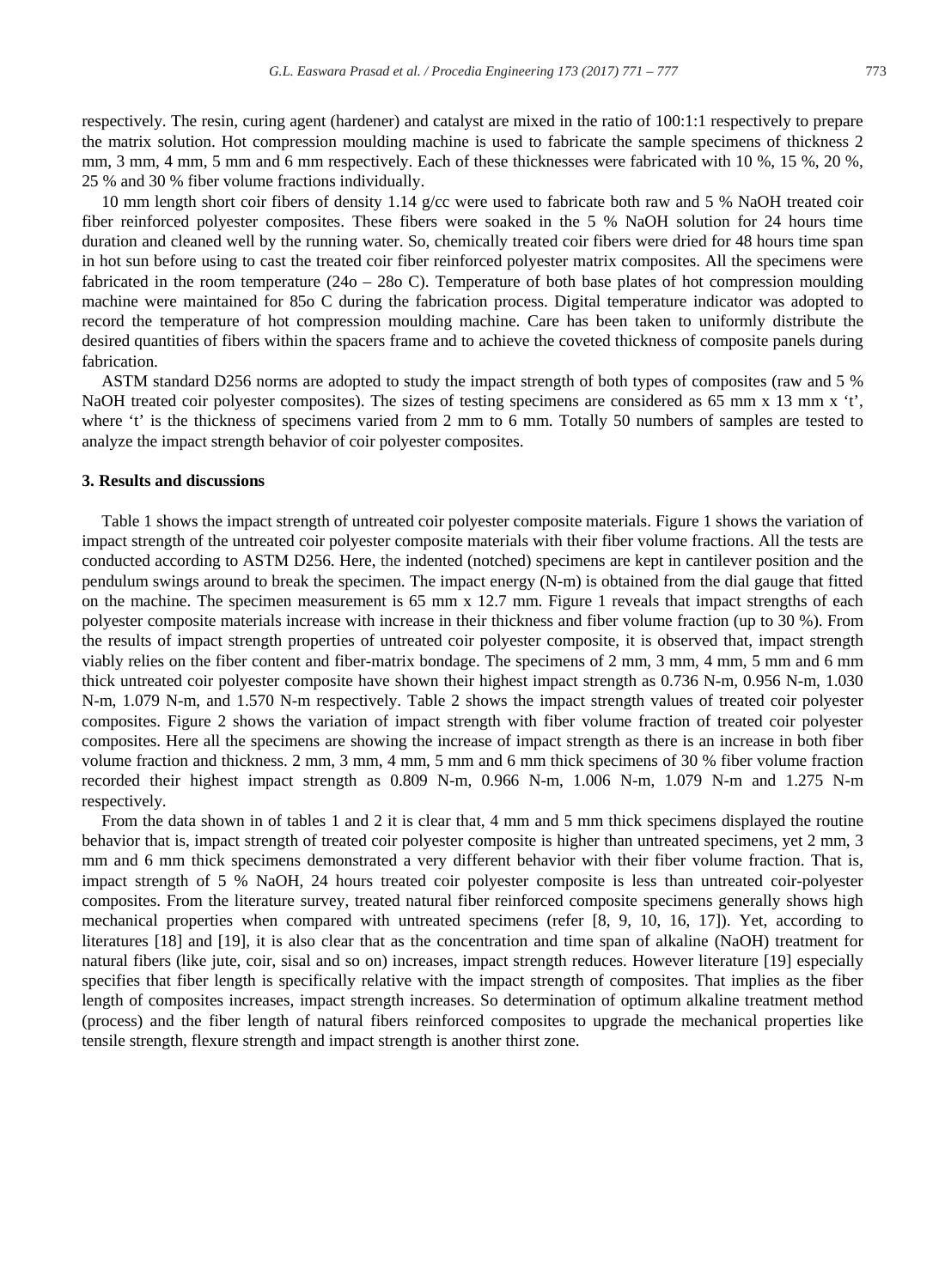

Figure 1: Variation of impact strength of untreated coir reinforced polyester composites with fiber volume fraction.

|                |                         | Fiber Volume |                       |
|----------------|-------------------------|--------------|-----------------------|
| SI No          | Thickness (mm)          | Fraction (%) | Impact strength (N-m) |
| 1              | $\mathfrak{2}$          | 10           | 0.221                 |
| $\frac{2}{3}$  | $\sqrt{2}$              | 15           | 0.392                 |
|                | $\overline{c}$          | 20           | 0.540                 |
| $\overline{4}$ | $\overline{\mathbf{c}}$ | 25           | 0.564                 |
| 5              | $\overline{c}$          | 30           | 0.736                 |
| 6              | $\mathfrak{Z}$          | 10           | 0.221                 |
| 7              | 3                       | 15           | 0.392                 |
| $\,$ 8 $\,$    | 3                       | 20           | 0.564                 |
| 9              | 3                       | 25           | 0.760                 |
| 10             | 3                       | 30           | 0.956                 |
| 11             | 4                       | 10           | 0.221                 |
| 12             | 4                       | 15           | 0.515                 |
| 13             | 4                       | 20           | 0.613                 |
| 14             | $\overline{4}$          | 25           | 0.834                 |
| 15             | 4                       | 30           | 1.030                 |
| 16             | 5                       | 10           | 0.299                 |
| 17             | 5                       | 15           | 0.589                 |
| 18             | 5                       | 20           | 0.687                 |
| 19             | 5                       | 25           | 0.903                 |
| 20             | 5                       | 30           | 1.079                 |
| 21             | 6                       | 10           | 0.356                 |
| 22             | 6                       | 15           | 0.598                 |
| 23             | 6                       | 20           | 0.785                 |
| 24             | 6                       | 25           | 1.226                 |
| 25             | 6                       | 30           | 1.570                 |

Table 1: Impact strength properties of untreated coir reinforced polyester composites.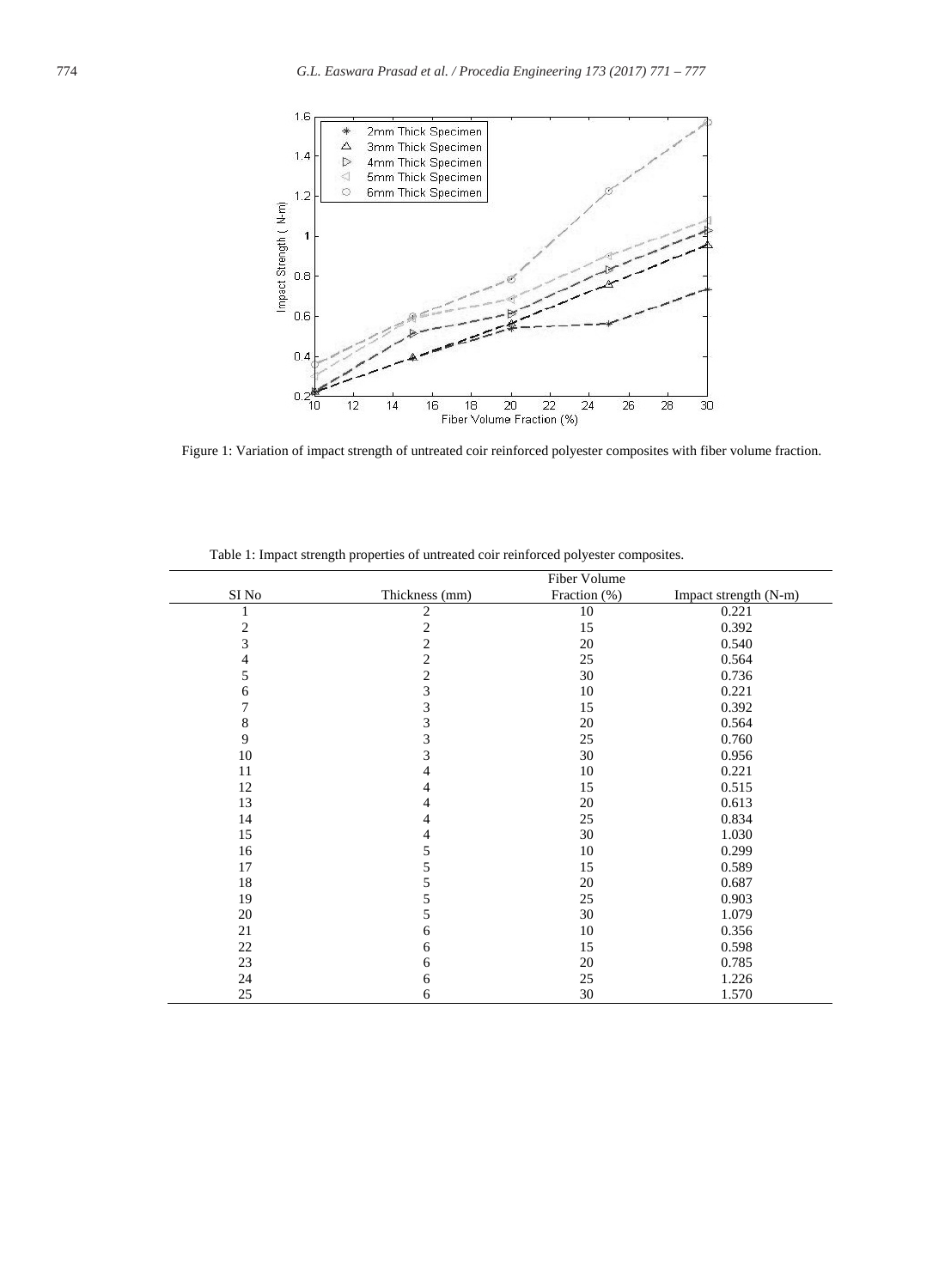

Figure 2: Variation of impact strength of treated coir reinforced polyester composites with fiber volume fraction.

|                | Fiber Volume                               |              |                       |
|----------------|--------------------------------------------|--------------|-----------------------|
| SI No          | Thickness (mm)                             | Fraction (%) | Impact strength (N-m) |
| 1              | $\sqrt{2}$                                 | 10           | 0.147                 |
| $\mathbf{2}$   | $\frac{2}{2}$                              | 15           | 0.172                 |
| $\overline{3}$ |                                            | 20           | 0.196                 |
| 4              | $\overline{\mathbf{c}}$                    | 25           | 0.736                 |
| 5              | $\begin{array}{c} 2 \\ 3 \\ 3 \end{array}$ | 30           | 0.809                 |
| 6              |                                            | 10           | 0.196                 |
| $\overline{7}$ |                                            | 15           | 0.245                 |
| $\,8\,$        | $\frac{3}{3}$                              | 20           | 0.466                 |
| 9              |                                            | 25           | 0.883                 |
| 10             | 3                                          | 30           | 0.966                 |
| 11             | 4                                          | 10           | 0.343                 |
| 12             | $\overline{4}$                             | 15           | 0.540                 |
| 13             | $\overline{4}$                             | 20           | 0.638                 |
| 14             | 4                                          | 25           | 0.907                 |
| 15             | 4                                          | 30           | 1.006                 |
| 16             | 5                                          | 10           | 0.392                 |
| 17             | 5                                          | 15           | 0.589                 |
| 18             | $\sqrt{5}$                                 | 20           | 0.736                 |
| 19             | 5                                          | 25           | 0.932                 |
| 20             | 5                                          | 30           | 1.079                 |
| 21             | 6                                          | 10           | 0.530                 |
| 22             | 6                                          | 15           | 0.883                 |
| 23             | 6                                          | 20           | 0.956                 |
| 24             | 6                                          | 25           | 1.030                 |
| 25             | 6                                          | 30           | 1.275                 |

Table 2: Impact strength properties of treated coir reinforced polyester composites.

#### **4. Conclusions**

From Figures 1 and 2 it is observed that as the thickness and fiber volume fraction of both treated and untreated coir polyester composites increases, impact strength also increases respectively. From impact strength values of tables 1 and 2 (refer Figure 3) it can be concluded that, 10 mm long natural reinforcing fibers (Coir) is insufficient and 5 % NaOH treatment for 24 hours time span is high and failed to enhance the impact strength properties of 2 mm, 3 mm and 6 mm thick coir-polyester composites. Usage of this kind of plant fiber reinforced composites as Light doom, Mudguards, name and number plates and Engine guard in automobiles; switch gear, panels &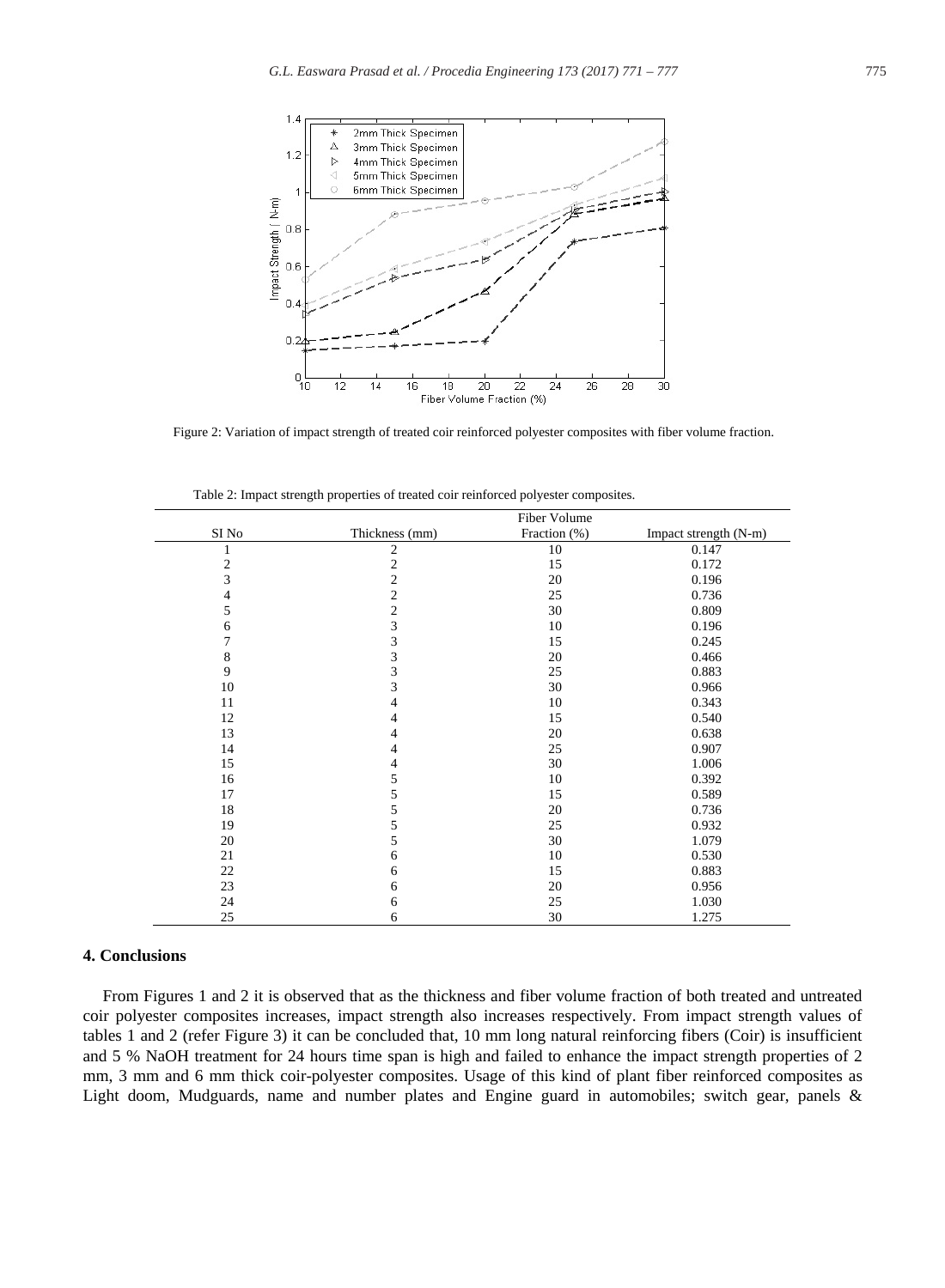insulators in electrical industries and as non load bearing wall panels which are light weight alternative building material adequately decreases the load on substructures which results in decrease of dimensions of structural elements and utilization of river sand (now a day, it is one of the eco-social issues) in construction practice and thus, it upgrades the use of agriculture by product (refer [20, 21, 22, 23, 24]). It also adequately increases the speed of construction practice in comparison with traditional (conventional) construction methods. Further, the commercial value of coir fibers will also increase.



Figure 3: Illustration of variation of impact strength of 6 mm thick treated and untreated coir polyester composites with fiber volume fraction.

#### **References**

- [1] Bujang I Z, Awang M K and Ismail A E, Study on the dynamic characteristic of Coconut fibre reinforced composites. In: Proceedings of the Regional Conference on Engineering Mathematics, Mechanics, Manufacturing & Architecture, 2007. p 184-202.
- [2] Ali M, Coconut fibre: A versatile material and its applications in engineering. Journal of Civil Engineering and Construction Technology, 2011, 2(9): 189-197.
- [3] Zaman I, Ismail A and Awang M, Influence of Fiber Volume Fraction on the Tensile Properties and Dynamic Characteristics of Coconut Fiber Reinforced Composite. Journal of Science and Technology, 2011, 1(1).
- [4] Sathiyamurthy S, Thaheer A and Jayabal S, Prediction and optimization of mechanical properties of particles filconducted coir-polyester composites using ANN and RSM algorithms. Indian Journal of Fibre & Textile Research, 2013, 38: 81-86.
- [5] Rajamuneeswaran S, Jayabal S, Balaji N and Karthikeyan A, A Crab carapace particles filled coir reinforced polyester composites; Impact strength and Fractography study. International Journal of ChemTech Research, 2014, 6(3):1898-1900.
- [6] Khan A and Joshi S, Mechanical and Morphological Study of Coir Fiber Treated with Different Nitro Compounds. International Journal of advancement in electronics and computer engineering, 2014, 2(12): 276-279.
- [7] Ganesh S, Sathiyamurthy S, Jayabal S and Chidambaram K, Impact Behavior of Termite Mound Particulated Natural Fiber-Polymer Composites. IOSR Journal of Mechanical and Civil Engineering. Proceedings of National Conference on Contemporary Approaches in Mechanical Automobile and Building Sciences, 2014, p 35-38.
- [8] Anyakora A, Investigation of Mechanical Properties of Polyester Matrix Reinforced with Coconut Palm Frond Fiber for the Production of Low Strength Building Products. International Journal of Multidiscipllinary Sciences and Engineering, 2012, 3(10): 1-6.
- [9] Tran L, Fuentes C, Dupont-Gillain C, Van Vuure A, and Verpoest I, Investigating the interfacial compatibility and adhesion of coir fibre composites. Proceedings of 18<sup>th</sup> International Conference on Composite Materials, 2011, p. 1-5.
- [10] Ahad N, Parimin N, Mahmed N, Ibrahim S, Nizzam K and Ho Y, Effect of chemical treatment on the surface of natural fiber. Journal of Nuclear and related technologies, 2009, 6(1): 155-158.
- [11] Keerthi Gowda B S, Easwara Prasad G L and Velmurugan R, Prediction of Tensile Properties of Untreated Coir Reinforced Polyester Matrix Composites by ANN. International Journal of Materials Science, 2014, 9(1): 33-38.
- [12] Keerthi Gowda B S, Easwara Prasad G L and Velmurugan R, Probabilistic Study of Tensile Properties of Coir Fiber Reinforced Polymer Matrix Composite. International Journal of Advanced Materials Science, 2015, 6(1): 7-17.
- [13] Easwara Prasad G L, Keerthi Gowda B S, and Velmurugan R, Prediction of Flexural Properties of Coir Polyester Composites by ANN. Mechanics of Composite and Multi-functional Materials, 2016, 7: 173-180.
- [14] Easwara Prasad G L, Keerthi Gowda B S, and Velmurugan R, A Study on Mechanical Properties of Raw Sisal Polyester Composites. SEM 13th International Congress & Exposition on Experimental and Applied Mechanics, Florida USA, 2016, June 6-9. In press.